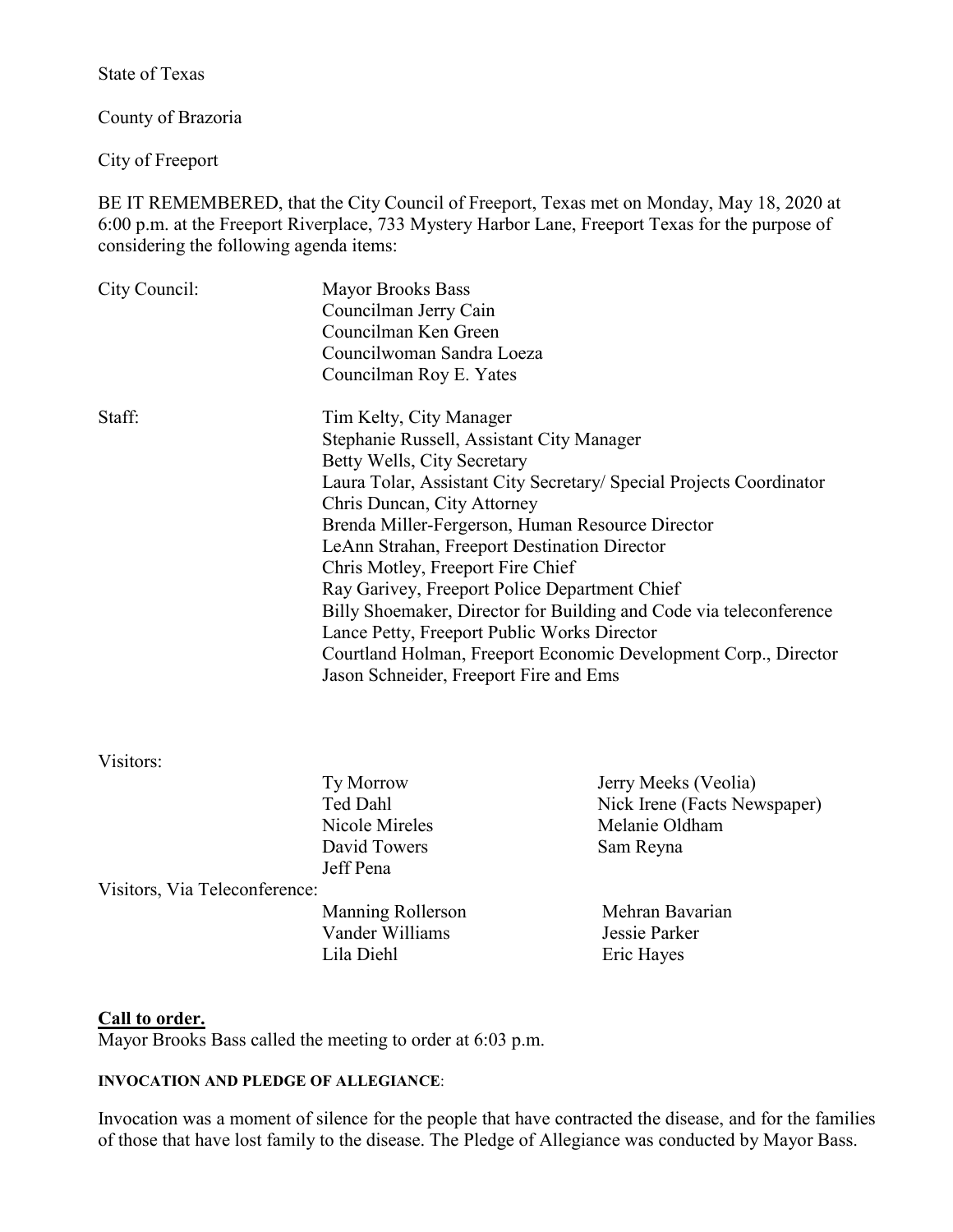# **Citizen's Comments**

Ted Dahl spoke to council about the re-zoning. He said that he made an agreement with the city, and that he owns the majority of Lot 48. He also said that Dow made an agreement with some waterfront property with paving Casco Road. He said that he sent a copy of this email to several people including the Mayor.

Nicole Mireles spoke to council about the gunfire on her street on North Ave G. She commended the Freeport Police Department and the Freeport Police Chief on their response to the call. Mayor Bass called Police Chief Garivey up and acknowledged his award for 100 Club Officer of the Year.

Melanie Oldham thanked City Manager Tim Kelty and Assistant City Manager Stephanie Russell for having the agenda and all the supporting documents on the website.

Jeff Pena asked what will happen to the VIC building since they have relocated to the downtown area. Mr. Pena also thanked the PD for their social media. Mr. Pena said that he would like to discuss item #7, Mayor Bass said that we would discuss this item once it has been presented.

Manning Rollerson said that he has concern about a request that he has emailed, and no one has gotten back to him. He also asked why Veolia let the water run for so long when the line was broken.

Jessie Parker asked how she can have a conversation with her Councilman? Councilman Green gave Ms. Parker his email address.

Edmeryl Williams said that she has concern about the water that comes into her yard now when it rains. She said that it does not drain. Her address was given so that Public Works Director, Lance Petty so that he can meet with her, and get the problem resolved.

Jerry Meeks with Veolia spoke to council about the water line break. He said that a fire hydrant was hit, and the line blew up under the street. He said that his crew was called out to repair the break. Mr. Meeks said that the fire hydrant has not been repaired yet. Mayor Bass asked what size pipe this was, Jerry Meeks said that it is a six-inch pipe. Mayor Bass said that the city will be getting the individual that struck the fire hydrant and caused the damage to pay for the damage. The city will be seeking reimbursement for these damages. Jerry Meeks said there will be an invoice prepared by Veolia and summitted to the city. Councilwoman Loeza asked if the test results from the water have come back yet? City Manager Tim Kelty said that the test results came back on the water, on Monday morning, and the boil notice was lifted.

# **PRESENTATIONS/ANNOUNCEMENTS: Announcements by Mayor, City Council and/or Staff**

#### Emergency management briefing COVID-19.

Freeport Fire Chief, Chris Motley said that the city is still having the conference calls on Monday, Wednesday and Friday with the County Judge. He said that his department is preparing for the Memorial Day weekend, and that all the personnel are back to one station. He also spoke about Setrac, which is the hospital side of EMS. This is where they get information for medical issues and medical response policy. Chief Motley said that they received the decontamination machine, and there will be training this week for other departments on the use of the machine. He expressed again, the importance of social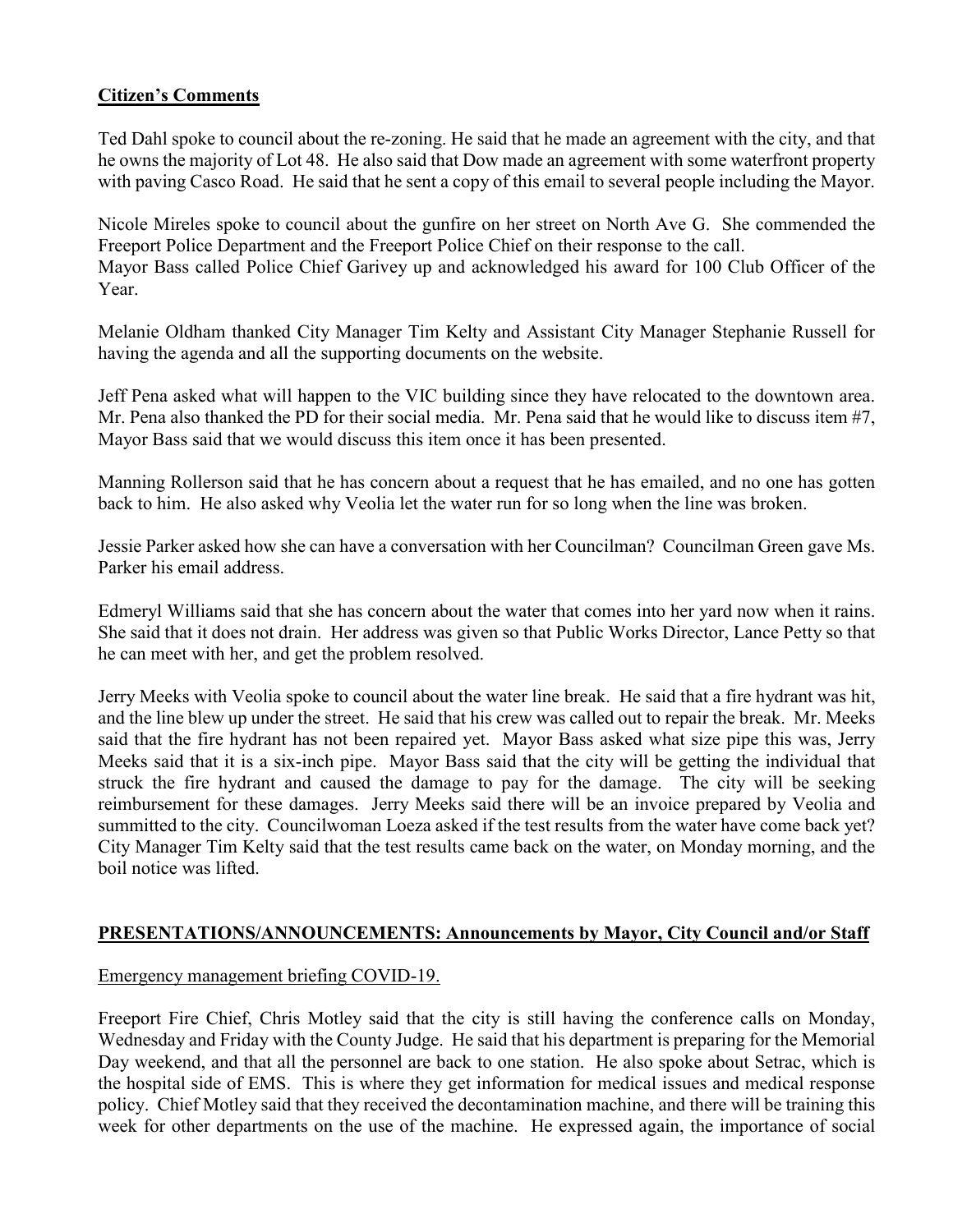distancing, face masks and washing hands with soap and water. Chief Motley made the reminder that hurricane season begins on June 1. Councilwoman asked if there were any more active cases in the City of Freeport. Assistant City Manager Stephanie Russell said that there have been no more confirmed positive cases.

Freeport Police Chief, Ray Garivey said that all the PD employees are safe and healthy. He said that the supplies are good. He said that the doors have been opened back up to the public, he just asks that they wear face mask and use hand sanitizer that is available at the door before they enter. Chief Garivey said that the beach is open, and people are social distancing. Mayor Bass if Chief Garivey could tell what happened at Crystal Beach. Chief Garivey said that it got very crowed. There was the Topless Jeep Weekend. He said that folks just were not obeying the rules.

City Manager Tim Kelty said that the Rec Center and the Golf Course departments are busy with making improvements. He said that there have been face shields placed to protect our employees and the public, so that they can reopen to the public soon. He also said that the drive thru is open at City Hall to take court and water payments.

Mayor Bass said that COVID-19 has not gone away. He said as of today the largest increase in Brazoria County was this weekend with positive cases. He said that what we are doing is to protect our parents, our grandparents and our small children. Mayor Bass said that we all must be responsible.

# **REGULAR SESSION**

# Consideration and possible action on the approval of City Council meeting minutes from May 4, 2020

On a motion by Councilwoman Loeza, seconded by Councilman Green, with all present voting "Aye" 5-0 Council unanimously approved the meeting minutes from May 4, 2020.

#### Consideration of approving Ordinance No.2020-2600 for proposed 2019-2020 budget amendment # 3.

Assistant City Manager Stephanie Russell presented to council proposed Ordinance No. 2020-2600 for 2019-2020 budget amendment #3, Ms. Russell said that the amendment includes a reduction of revenue and expenditures to the general fund. She said that the net impact to the general fund is a net revenue less expenditures and transfers of \$185,275. Ms. Russell said that she proposes that we move capital expenditures out of the general fund. Mayor Bass asked if these are steps that have not been taken in the past. Ms. Russell said she believes years ago it looks as if there were separate funds, and just over the years they went away. Melanie Oldham said that we have a revenue loss of \$729,000.00. Ms. Oldham asked about the reduced salaries of \$181,000.00 based on vacancies savings. She asked if the city hired the Public Works Director. Mayor Bass introduced Lance Petty the Freeport Public Works Director. Mayor Bass said that there are some reorganization happening, and these will be presented to council. Melanie Oldham said that she wants to compliment City Manager Tim Kelty, and Assistant City Manager Stephanie Russell for dividing up the funds.

On a motion by Councilman Yates, seconded by Councilman Cain, with all present voting "Aye"5-0 Council unanimously approved Ordinance No.2020-2600 for proposed 2019-2020 budget amendment # 3.

Consideration and possible action of approving Resolution No. 2020-2629 for a proposed amendment to the Freeport Personnel Policy Handbook, regarding Weapons in the Workplace and Workplace Violence.

Freeport Human Resource Director, Brenda Fergerson presented to council Resolution No. 2020-2629 for a proposed amendment to the Freeport Personnel Policy Handbook, regarding Weapons in the Workplace and Workplace Violence. She said that staff recommends approving this resolution. She said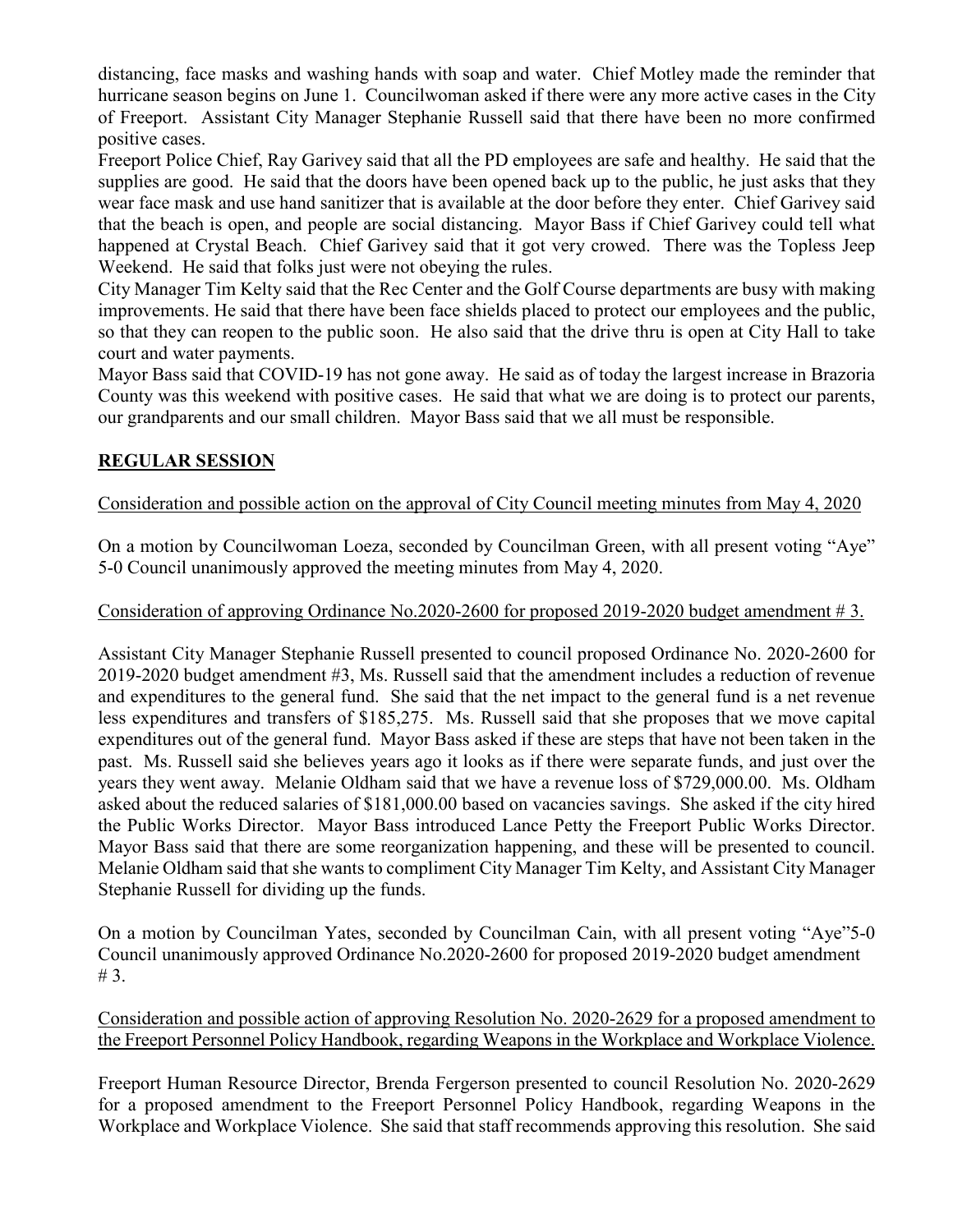that these revisions were drafted with the assistance and approval of Freeport Fire Chief, Chris Motley and Freeport Police Chief Ray Garivey. Mayor Bass asked if Mr. Yates can carry his gun into any City building. Ms. Fergerson said no, that no weapons can be brought into any city building without written permission from City Manager or his delegate. Chief Motley said that they researched the Penal Code as well as what was passed by Legislation last September. Councilwoman Loeza asked how each employee knows of the changes made to the handbook. Ms. Fergerson said that each employee is given a copy of the change and an acknowledgement form to sign, stating that they received the policy change and they understand.

On a motion by Councilwoman Loeza, seconded by Councilman Cain, with all present voting "Aye"5-0 Council unanimously approved Resolution No. 2020-2629 for a proposed amendment to the Freeport Personnel Policy Handbook, regarding Weapons in the Workplace and Workplace Violence.

## Consideration and possible action of Freese and Nichols task authorization # 12 for the engineering design for work to be done on the stormwater pump station on Velasco Blvd.

City Manager Tim Kelty presented to council the Freese and Nichols task authorization #12 for the engineering design for work to be done on the stormwater pump station on North Velasco Blvd. Mr. Kelty said this authorization will allow the engineering to take this out for bids for the recommended work. He said that the total estimated cost for this is \$187,000.00. Mr. Kelty said that this is the pump station that handles all the water from the North Side of Velasco. Mayor Bass said that this item is something that has been discussed. Councilman Yates asked if this price is just for the electrical work for the pump station? City Manager said there is a list of things in the proposal of work that they are proposing to do, mostly electrical related. Councilman Yates asked if they were leaving the same pumps and the same generator. Mr. Kelty said yes.

On a motion by Councilman Cain, seconded by Councilman Green, with all present voting "Aye"4-0 Council approved Freese and Nichols task authorization # 12 for the engineering design for work to be done on the stormwater pump station on Velasco Blvd. Councilman Yates voted "Ney"

#### Discussion and direction regarding to initiate Certificate of Obligation Bonds.

Assistant City Manager Stephanie Russell presented to council the discussion and direction to initiate Certificate of Obligation Bonds. She said that this is to start the discussion and get direction from council. She said that the city had paid off it's 2003 Certificate of Bond Obligation last fiscal year. She said that this in preparation for this fiscal year, city council approved a prepayment on the city's 2008 Certificate of Obligation to keep a level debt rate. Mayor Bass asked does this affect our budget? Ms. Russell said that this will enable us to keep doing the infrastructure projects. Mayor Bass asked how will we pay it off? Ms. Russell said you pay it off by our property tax debt rate, she said that this is not proposed to change at all. The property tax rate will stay the same so residents will not see an increase in the tax rate on this portion of their tax bill. Melanie Oldham asked about the seven million dollars she said that it shows that 86% will go to infrastructure. And this will be divided between wards. She asked how this will be divided. She also asked about the interest rates on the bonds. Ms. Russell said that this will be done by categories, she said that streets and drainage will be the first, then each budget year council will decide which projects to fund. Ms. Russell said for the interest rate our Municipal Advisors will put together a packet and go out for sales for the bond.

Mayor Bass thanked staff and asked if there were any questions, or concerns.

# Consideration and possible action of approving the EDC Housing Development.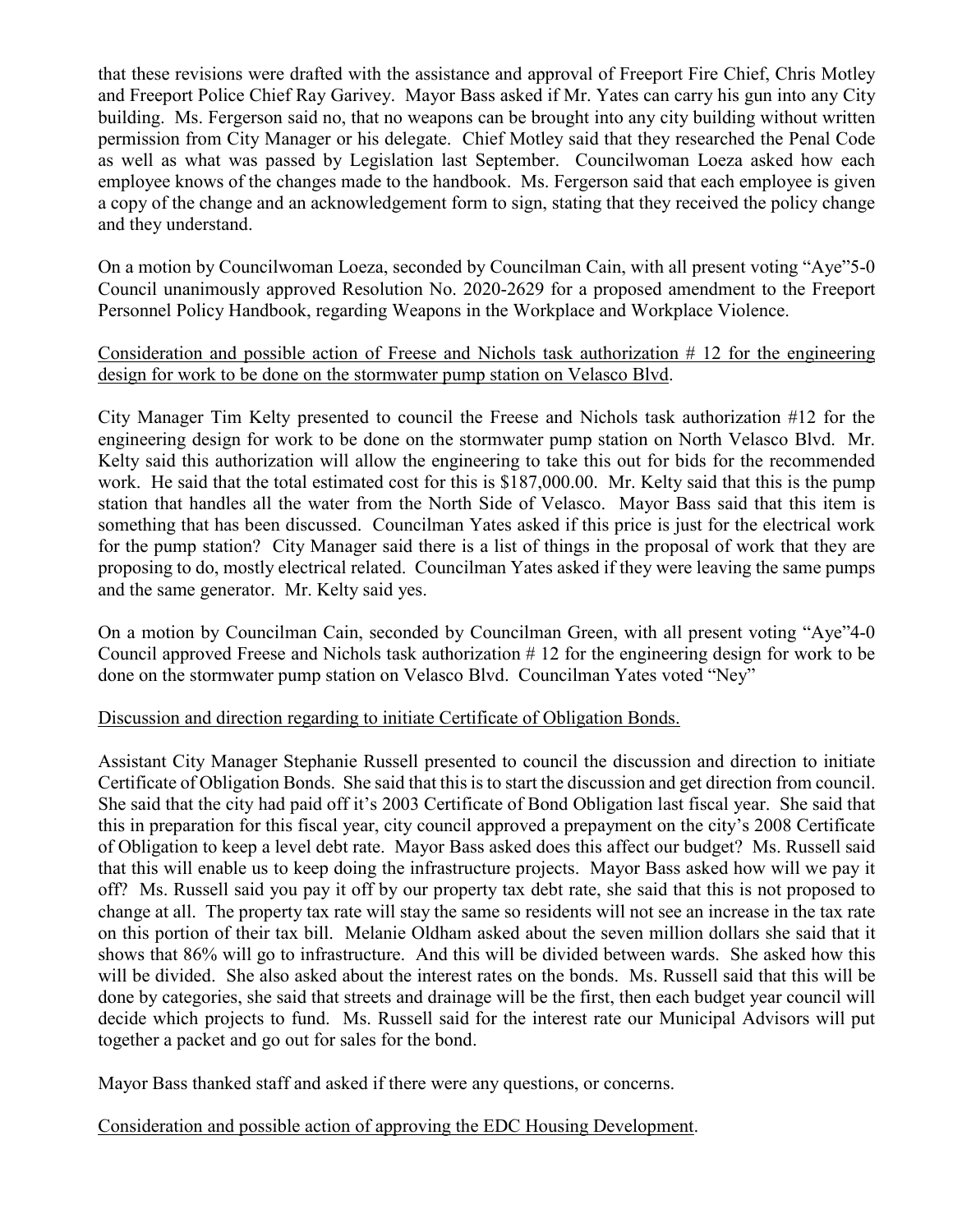Freeport Economic Development Director, Courtland Holman said that he recommends council approve the development agreement with Waterstone Development Group Housing, LLC. He said that he also recommends that the 19 acres that are bounded by Avenue J, Skinner Street, Avenue M and Varner Street be transferred to the Freeport Economic Development Corp. He said that there are claw backs in the agreement. Mayor Bass asked what the minimum house value? Mr. Holman said that they are asking for a minimum house value of \$185,000.00. He said that some will be higher, and some may be lower. Mayor Bass asked if Waterstone has approved the agreement. Mr. Holman said he knows that they have the agreement, but he is not sure if the agreement has been approved. Councilwoman Loeza asked how many houses will be built? Mr. Holman said there will be 82 homes on the main property and 5 on the secondary property. Councilwoman Loeza asked how much time they will have before they start building? Mr. Holman said that they have 30 months to complete the infrastructure, he said that we did not give them a timeline on the development of the homes. Mayor Bass said that he would feel more comfortable if the EDC Board had approved the contract, and then the signed contract brought to council. Mayor Bass said that he would like to see something that says a timeline on how long it will be before the builder begins to build the homes. Councilman Yates asked what do you call infrastructure? Mr. Holman said this is the streets, the underground infrastructure, the bridges, drainage, sidewalks and street lighting. Mr. Holman said that this is all listed in the proposal, he also said that the ditches will be improved.

Jeff Pena said that he looked at the agreement online, and his concerns are possible oversight. He said that there is an official process and procedures. He said that he is surprised that this project is being brought to council before it was approved by the EDC Board. Mr. Pena said that he recommends that we have an application process for any of our projects, we need to review their experience and credentials. He said that we need to check the financing, bonding and insurance. Mr. Pena said there needs to be a clear project and sight plan, so that there is transparency. Mr. Pena asked about the comment Ms. Russell made on the two things the city makes money from. He said one is industrial tax, and the other property tax. He said if we will be having a development project that we don't sacrifice the whole purpose of doing that project.

Melanie Oldham said that she read through the agenda packet. She said that she spoke to Mr. Kelty and Mr. Holman and they explained to her what the PID is. She asked if the city owns the land, & did they go out for bids before deciding on Waterstone. She said that she doesn't understand the deadline on completing the houses. Ms. Oldham asked about a paragraph that talks about not using the normal code enforcement process, but instead using a housing handbook, written by the company. She said that she feels this agreement is not detailed enough.

EDC Director, Courtland Holman said it is hard to find developers for small projects. He said that he had three developers and they did not work out. Mayor Bass said that there are some things that he likes. Councilman Yates asked if Mr. Holman felt that we should go forward with this project. Mr. Holman said yes. Mayor Bass said that he wants the EDC to sign this first and then bring this back to council.

On a motion by Mayor Bass, seconded by Councilman Green, with all present voting "Aye"5-0 Council unanimously tabled this item until the first meeting in June.

## Consideration and possible action adopting By-Laws of Tax Increment Revitalization Zone (TIRZ) Board.

Freeport Economic Development Director, Courtland Holman presented to council the adoption of By-Laws of Tax Increment Revitalization Zone (TIRZ). Mr. Holman said that staff recommends that council approve the By-Laws for the TIRZ Board. Mr. Holman also said that staff recommends council to appoint the Chairman of the TIRZ Board so that other members of the Board can be appointed. Mr. Holman said that the Board cannot take any action until council takes an administerial action. City Manager Tim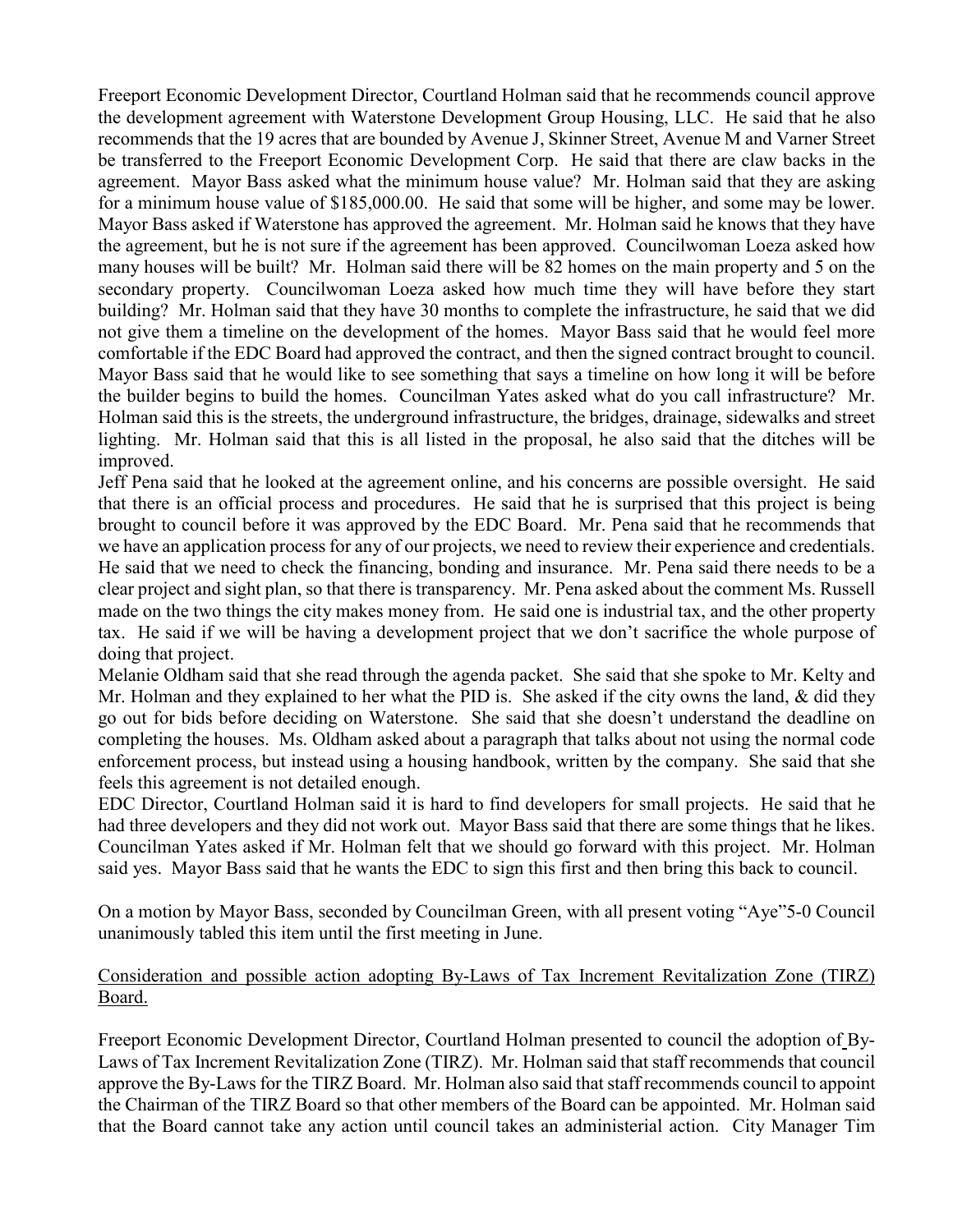Kelty said that the Board met and recommended these By-Laws, and that the Chairman be appointed, and he said that Trey Sullivan has been acting as the Chairman for the EDC Board currently.

On a motion by Councilman Yates, seconded by Councilman Cain, with all present voting "Aye"5-0 Council unanimously approved the adoption of the By-Laws of Tax Increment Revitalization Zone (TIRZ), and appointing Trey Sullivan as the President of the TIRZ Board.

#### Discussion for Boards and Commissions appointments and re-appointments.

Mayor Bass said that this is just discussion. This will be placed on the June 1, 2020 meeting where we will appoint and re-appoint members of the Boards. The Mayor said that on the city's website you can find the Boards and Commissions that are open. Mayor Bass said that these Boards and Commissions are sometimes hard to fill. Once these positions are filled, we will be having a meeting with every Board to discuss each Board and Commission & to explain what its purpose is.

Mayor Bass said that there is no action needed on this item.

### Consideration and possible action authorizing the application process for recertification as a Texas Main Street City.

Freeport Destination Director, LeAnn Strahan presented to council the recertification as a Texas Main Street City. She said that staff recommends the Mayor to sign the Letter of Intent, so that the city can proceed with our application process to recertify Freeport. She said that this is due on May 31, 2020. She said that the deadline for the application for recertification is July 31, 2020. Ms. Strahan said there is no application fee, but there is an annual fee of \$535.00 and \$ 500.00 training fee. Councilwoman Loeza asked how long has the city been out of the program? Ms. Strahan said that it ended in 2012. Mayor Bass asked what the requirement is for the number of members on this Board? Ms. Strahan said per our ordinance we will require nine members. Ms. Strahan said that this is our Historical Commission and our MainStreet Advisory Board so there are members that are already in place. She said that there must be nine members, and five shall be residents of the city. She said that four members shall be appointed to two-year terms in odd number years. Mr. Kelty said that there are already six members that are serving on this Board and there are three vacancies on this Main Street Board. Councilwoman Loeza asked do we have to pay an annual fee to be in this program? Ms. Strahan said yes, it is \$535.00 yearly. Mayor Bass asked if Ms. Strahan can get nine people to serve, Ms. Strahan said yes, she does.

On a motion by Councilwoman Loeza, seconded by Councilman Yates, with all present voting "Aye" 5-0 Council unanimously approved authorizing the application process for recertification as a Texas Main Street City.

#### **WORK SESSION:**

Mayor Bass said that he commends the city workers, they are doing a fantastic job. He said our residents as well, the numbers are low for Freeport. Mayor Bass said that the parade has been cancelled. The Seniors will be able to have a graduation ceremony. He said on May 22, 2020 there will be a celebration at the Freeport Police Department from 6pm-8pm, the students will receive A t-shirt, Bar BQ sandwich and a few other things that were donated.

Councilman Green had no announcements or comments.